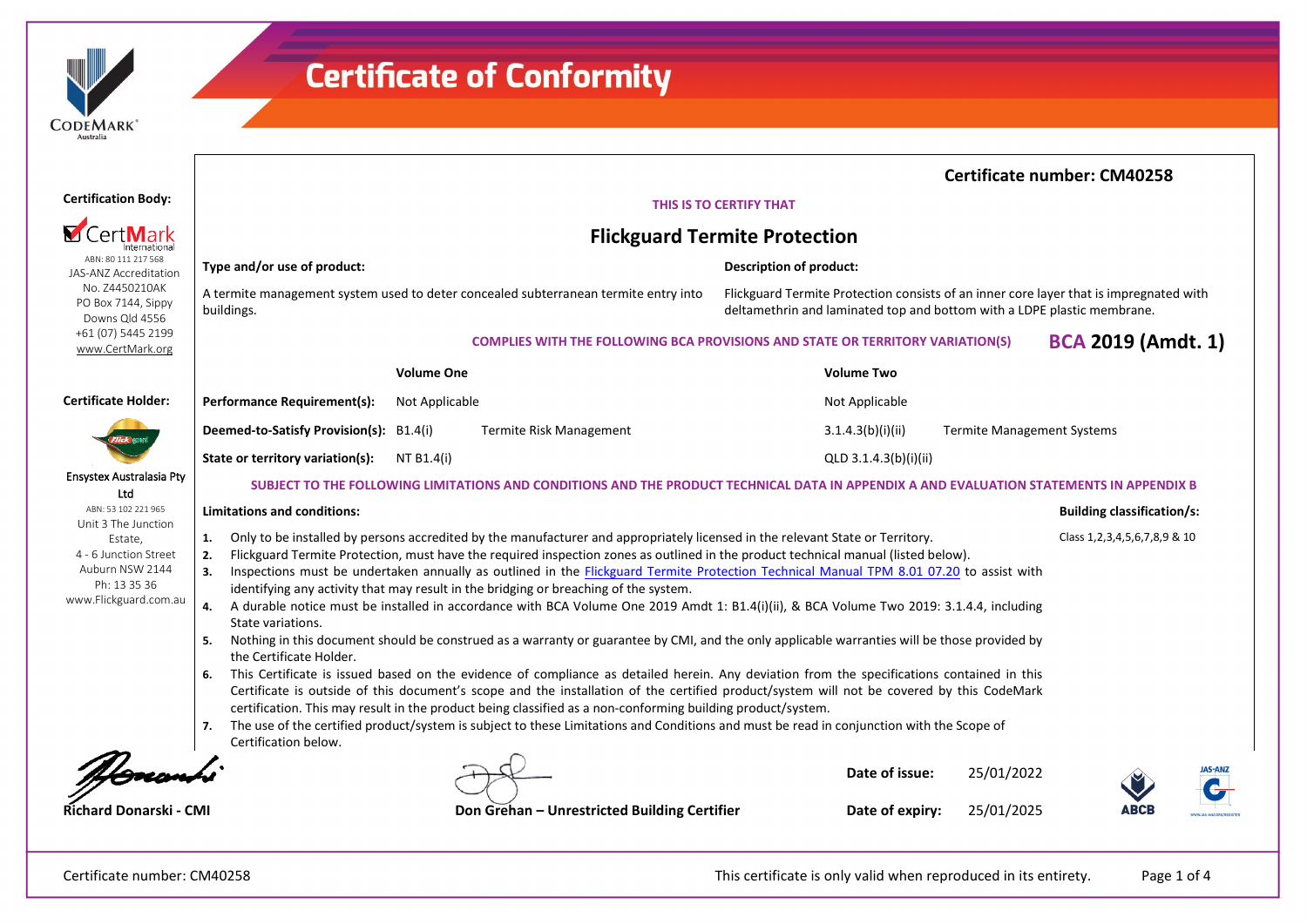

### **Certificate of Conformity**

- **8.** The installation of any termite management system cannot guarantee 100% protection against infestation by subterranean termites. Thus, the installation of a system does not negate the need for regular competent inspections. Any additions, alterations, or earth works, including gardening adjacent to the building, may render the system ineffective. Such activity should be referred to a licensed installation contractor for appropriate advice and treatment.
- **9.** The use of this product as a vapour barrier or damp proof course is outside the scope of this assessment and has not been considered.
- **10.** Any additional treatment should be done in accordance with the relevant State or Territory regulations.

Scope of certification: The CodeMark Scheme is a building product certification scheme. The rules of the Scheme are available at the ABCB website www.abcb.gov.au. This Certificate of Conformity is to confirm that the relevant requirements of the Building Code of Australia (BCA) as claimed against have been met. The responsibility for the product performance and its fitness for the intended use remain with the Certificate Holder. The certification is not transferrable to a manufacturer not listed on Appendix A of this certificate.

Only criteria as identified within this Certificate of Conformity can be used for CodeMark certification claims. Where other claims are made in a client's Installation Manual, Website or other documents that are outside the criteria on this Certificate of Conformity, such criteria cannot be used or claimed to meet the requirements of this CodeMark certification.

The NCC defines a Performance Solution as one that complies with the Performance Requirements by means other than a Deemed-to-Satisfy Solution. A Building Solution that relies on a CodeMark Certificate of Conformity that certifies a product against the Performance Requirements cannot be considered as Deemed-to-Satisfy Solution.

This Certificate of Conformity may only relate to a part of a Performance Solution. In these circumstances other evidence of suitability is needed to demonstrate that the relevant Performance Requirements have been met. The relevant provisions of the Governing Requirements in Part A of the NCC will also need to be satisfied.

This Certificate of Conformity is issued based on the evidence of compliance as detailed herein. Any deviation from the specifications contained in this Certificate of Conformity is outside of this document's scope and the installation of the certified product will not be covered by this Certificate of Conformity.

**Disclaimer:** The Scheme Owner, Scheme Administrator and Scheme Accreditation Body do not make any representations, warranties or guarantees, and accept no legal liability whatsoever arising from or connected to, the accuracy, reliability, currency or completeness of any material contained within this certificate; and the Scheme Owner, Scheme Administrator and Scheme Accreditation Body disclaim to the extent permitted by law, all liability (including negligence) for claims of losses, expenses, damages and costs arising as a result of the use of the product(s) referred to in this certificate.

When using the CodeMark logo in relation to or on the product/system, the Certificate Holder makes a declaration of compliance with the Scope of Certification and confirms that the product is identical to the product certified herein. In issuing this Certificate of Conformity, CertMark International has relied on the experience and expertise of external bodies (laboratories and technical experts).

Nothing in this document should be construed as a warranty or guarantee by CMI, and the only applicable warranties will be those provided by the Certificate Holder.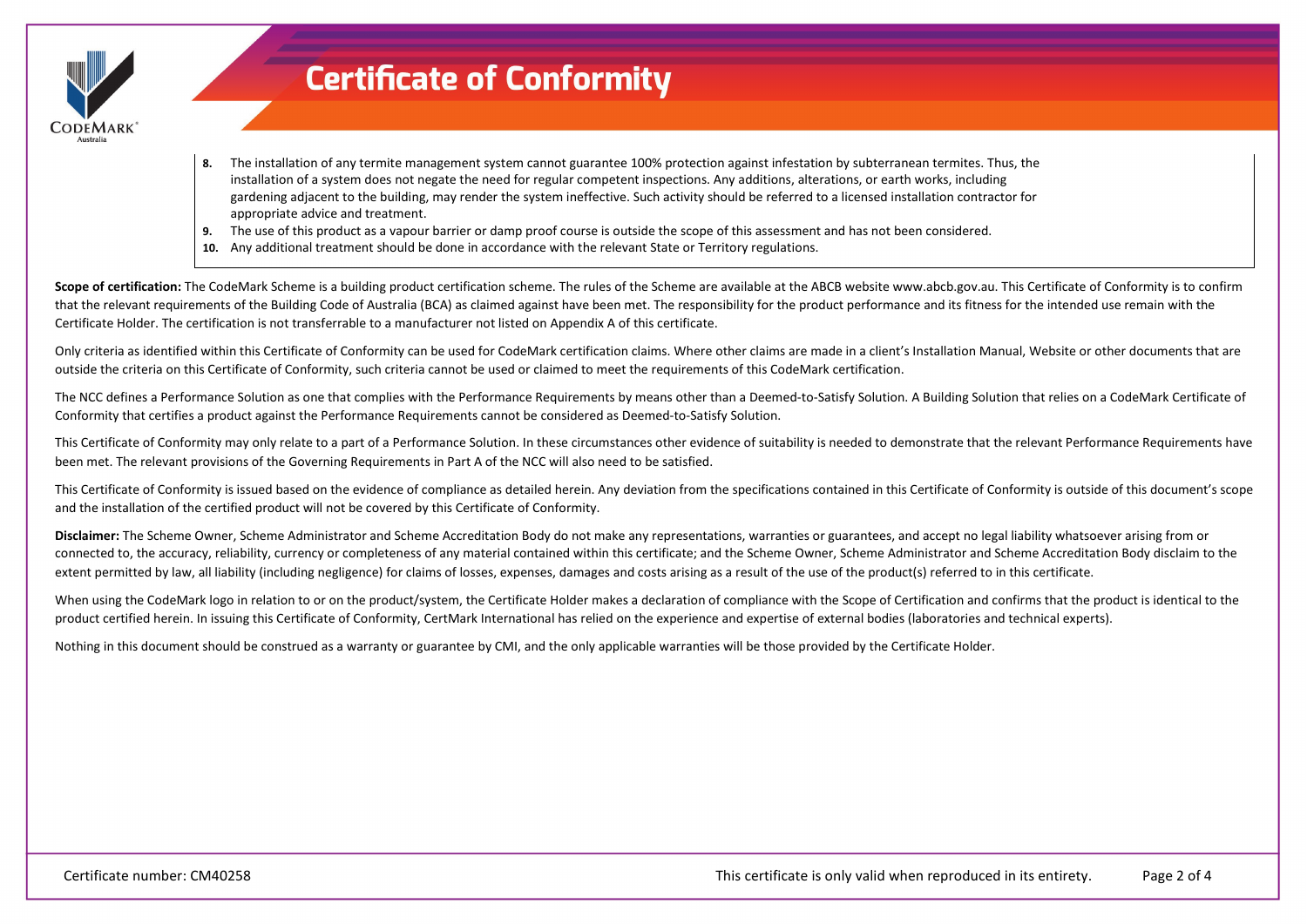| CODEMARK <sup>*</sup> |  |
|-----------------------|--|
| Australia             |  |

 $\overline{1}$ 

# **Certificate of Conformity**

#### **APPENDIX A – PRODUCT TECHNICAL DATA**

| A1 Type and intended use of product |                                                                                                                                                                                                                                                                                                                                                                                                                                                                                                                |  |  |  |  |  |
|-------------------------------------|----------------------------------------------------------------------------------------------------------------------------------------------------------------------------------------------------------------------------------------------------------------------------------------------------------------------------------------------------------------------------------------------------------------------------------------------------------------------------------------------------------------|--|--|--|--|--|
| As per page 1.                      |                                                                                                                                                                                                                                                                                                                                                                                                                                                                                                                |  |  |  |  |  |
| A2 Description of product           |                                                                                                                                                                                                                                                                                                                                                                                                                                                                                                                |  |  |  |  |  |
| As per page 1.                      |                                                                                                                                                                                                                                                                                                                                                                                                                                                                                                                |  |  |  |  |  |
| <b>A3 Product specification</b>     |                                                                                                                                                                                                                                                                                                                                                                                                                                                                                                                |  |  |  |  |  |
| <b>Flickguard Sheet:</b>            | 50m +/- 500mm x 0.80-0.95mm thick sheet consisting of an inner core layer that is impregnated with 1g deltamethrin per square metre and laminated upper green layer and bottom<br>blue layer LDPE plastic membrane. Supplied in the following roll widths:<br>1500mm +/20mm<br>$\bullet$<br>600mm +/20mm<br>500mm +/20mm<br>$\bullet$<br>350mm +/20mm<br>٠<br>300mm +/20mm<br>$\bullet$<br>250mm +/20mm<br>$\bullet$<br>230mm +/20mm<br>$\bullet$<br>200mm +/20mm<br>$\bullet$<br>150mm +/20mm<br>100mm +/20mm |  |  |  |  |  |
| 60mm Collars:                       | These are formed from the Flickguard Sheets. Each consists of:<br>300mm +/- 10mm square with a 60mm +/- 5mm hole cut in the centre.<br>$\bullet$<br>100mm long tube formed with an internal diameter of 60mm +/- 5mm.                                                                                                                                                                                                                                                                                          |  |  |  |  |  |
| 120mm Collars:                      | These are formed from Flickguard Sheets. Each consists of:<br>300mm +/- 10mm square with a 120mm +/- 5mm hole cut in the centre.<br>100mm long tube formed with an internal diameter of 120mm +/- 5mm.<br>$\bullet$                                                                                                                                                                                                                                                                                            |  |  |  |  |  |
| <b>Internal Corners:</b>            | These are formed from Flickguard Sheets.                                                                                                                                                                                                                                                                                                                                                                                                                                                                       |  |  |  |  |  |
| <b>External Corners:</b>            | These are formed from Flickguard Sheets.                                                                                                                                                                                                                                                                                                                                                                                                                                                                       |  |  |  |  |  |
| Tubes:                              | These are formed from Flickguard Sheets. Each consists of:<br>300mm long tube formed with an internal diameter of 60mm +/- 5mm.<br>$\bullet$                                                                                                                                                                                                                                                                                                                                                                   |  |  |  |  |  |
| Patches:                            | These are formed from Flickguard Sheets.                                                                                                                                                                                                                                                                                                                                                                                                                                                                       |  |  |  |  |  |
| <b>Adhesive Spray:</b>              | TRITHOR MAXX Termiticidal Contact Adhesive Spray.                                                                                                                                                                                                                                                                                                                                                                                                                                                              |  |  |  |  |  |